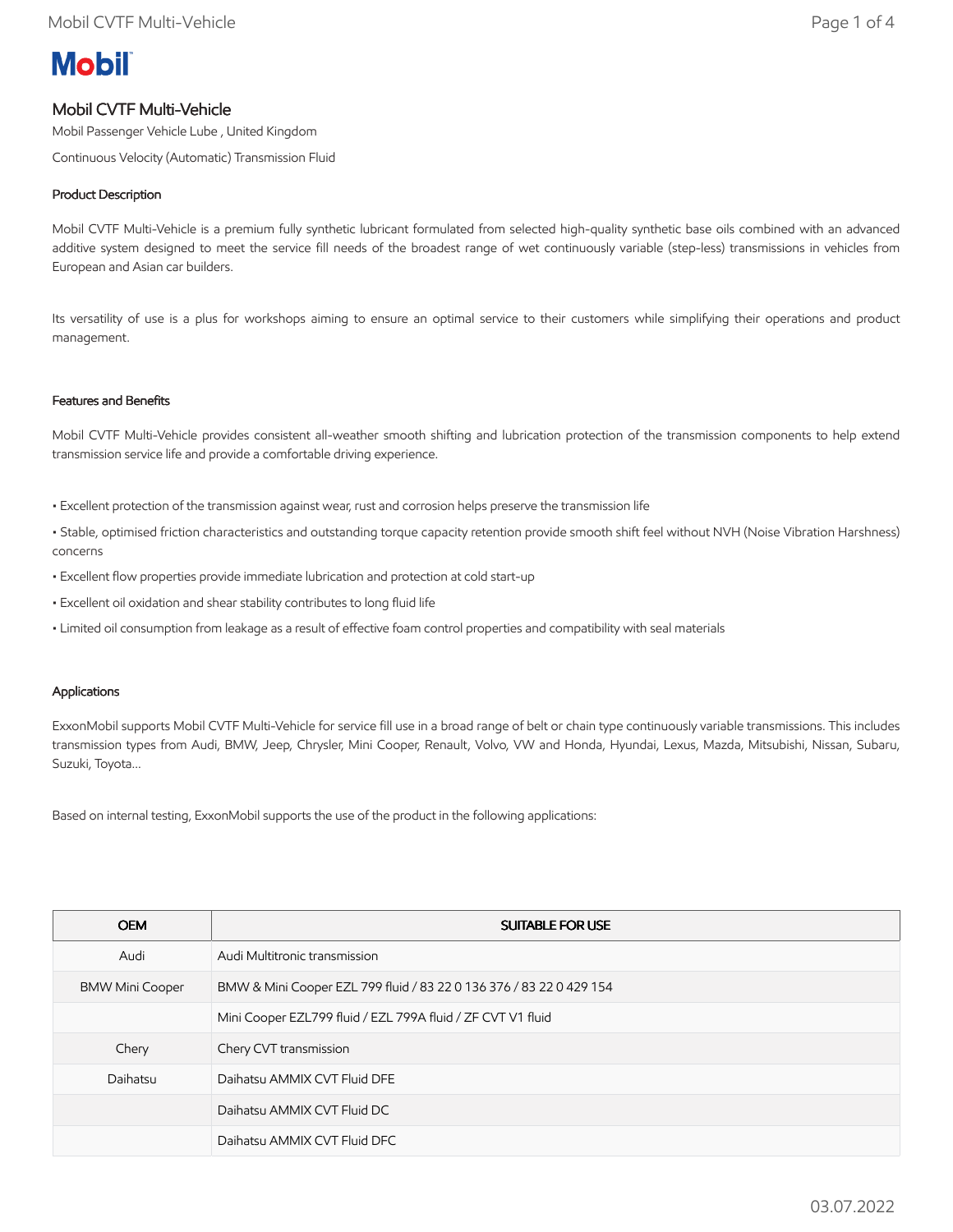## Mobil CVTF Multi-Vehicle **Page 2 of 4**

j.

i.

| <b>OEM</b>            | <b>SUITABLE FOR USE</b>                                                                            |
|-----------------------|----------------------------------------------------------------------------------------------------|
|                       | Daihatsu Fluid TC                                                                                  |
| Chrysler, Dodge, Jeep | Dodge/Jeep/Chrysler NS-2 fluid                                                                     |
|                       | Dodge/Chrysler/Jeep/Mopar CVT+4                                                                    |
| Fiat                  | Fiat Tutela Car CVT N.G                                                                            |
| Fujijyuuko            | Fujijyuuko i-CVTF FG                                                                               |
| GM/Saturn             | GM/Saturn DEX-CVT spec, GM1940713 and 1940714                                                      |
| Honda                 | Honda Multimatic HMMF fluid (without starting clutch)                                              |
|                       | Honda HCF2 fluid                                                                                   |
|                       | Honda Z-1 transmission (CVT model, without starting clutch, and car models from 2008 onwards only) |
|                       | Honda CVT transmission (without a starting clutch)                                                 |
| Hyundai/Kia           | Hyundai/Kia CVT-1 fluid                                                                            |
|                       | Hyundai/Kia SP III transmission (CVT model)                                                        |
| Idemitsu              | Idemitsu CVTF-EX1 fluid                                                                            |
| Lexus                 | Lexus Fluid TC, Fluid FE                                                                           |
| Mazda                 | Mazda JWS 3320T fluid                                                                              |
| MG Rover              | MG Rover EM-CVT                                                                                    |
| Mitsubishi            | Mitsubishi CVTF-J1 fluid (MMC Diaqueen CVT Fluid J1)                                               |
|                       | Mitsubishi CVTF-J4 and -J4+ fluid (MMC Diaqueen CVT Fluid J4 and J4+)                              |
|                       | Mitsubishi (Diaqueen) SP-III fluid (CVT model only)                                                |
|                       | Mitsubishi CVTF ECO J4 fluid                                                                       |
| Nissan                | Nissan NS-1, NS-2, NS-3 fluids                                                                     |
|                       | Nissan N-CVT                                                                                       |
| Punch                 | Punch CVT (without starting clutch)                                                                |
| Renault               | Renault Elf Matic CVT fluid                                                                        |
| Subaru                | Subaru iCVT fluid                                                                                  |
|                       | Subaru iCVT FG fluid                                                                               |
|                       | Subaru ECVT fluid                                                                                  |
|                       | Subaru Lineartronic chain CVT transmission and CVT II Fluid, K0425Y0710                            |
|                       | Subaru Lineartronic High Torque (HT) CVT Fluid, CV-30, K0421Y0700                                  |
|                       | Subaru NS-2 fluid                                                                                  |
| Suzuki                | Suzuki CVTF TC fluid                                                                               |
|                       | Suzuki CVTF 3320 fluid                                                                             |
|                       | Suzuki CVTF 4401 fluid                                                                             |
|                       | Suzuki NS-2 fluid                                                                                  |
|                       | Suzuki CVT Green 1 & 2 fluids                                                                      |
|                       | Suzuki CVT Green 1V fluid                                                                          |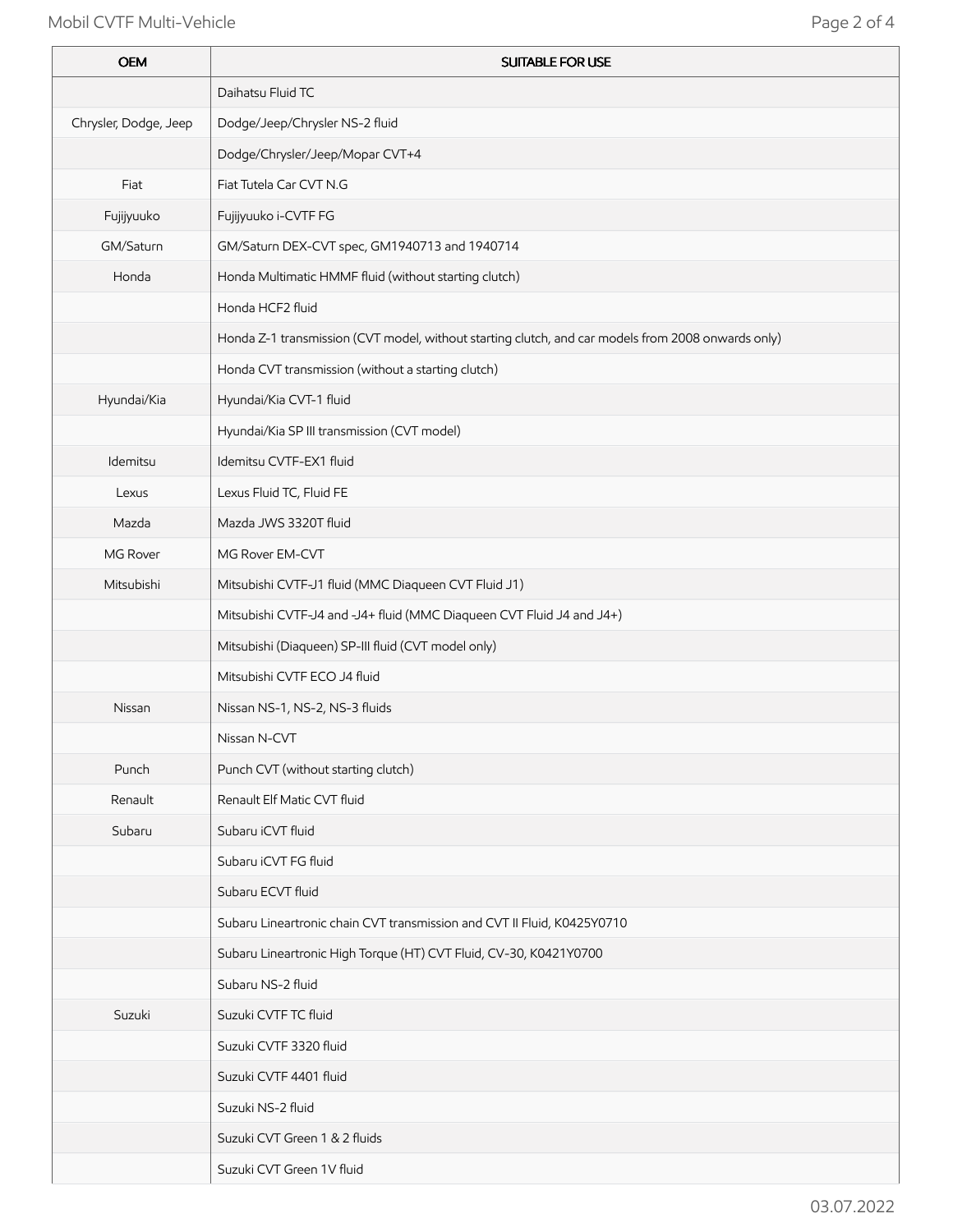| <b>OEM</b> | SUITABLE FOR USE     |
|------------|----------------------|
| Toyota     | Toyota CVTF TC fluid |
| Volvo      | Volvo CVT 4959 fluid |
| VW/Audi    | VW/Audi G 052 516    |
|            | VW/Audi G 052 180    |
| Zotye      | Zotye CVTs           |

Notes:

• It is important to note that the respective vehicle manufacturers have not evaluated nor approved the product in these applications, except where noted in the Specifications and Approvals section.

• Mobil CVT Multi-Vehicle should not be used in DCT type automatic transmissions.

• Good maintenance practice dictates that automatic transmissions be checked for proper fluid levels at regular intervals, and that the fluid be drained and replaced at intervals recommended by the manufacturer. Some manufacturers recommend more frequent changes of transmission fluid under severe driving conditions such as those that occur in heavy traffic, in hot weather, or when pulling a trailer.

#### Properties and Specifications

| Property                                        |       |
|-------------------------------------------------|-------|
| Brookfield Viscosity @ -40 C, mPa.s, ASTM D2983 | 14000 |
| Kinematic Viscosity @ 40 C, mm2/s, ASTM D445    | 34    |
| Kinematic Viscosity @ 100 C, mm2/s, ASTM D445   | 7.3   |
| Pour Point, °C, ASTM D97                        | $-51$ |
| Flash Point, Cleveland Open Cup, °C, ASTM D92   |       |
| Color, Visual                                   | Red   |

#### Health and safety

Health and Safety recommendations for this product can be found on the Material Safety Data Sheet (MSDS) @ [http://www.msds.exxonmobil.com](http://www.msds.exxonmobil.com/psims/psims.aspx) /psims/psims.aspx

All trademarks used herein are trademarks or registered trademarks of Exxon Mobil Corporation or one of its subsidiaries unless indicated otherwise.

03-2022

Esso Petroleum Company limited ExxonMobil House, Ermyn Way, Leatherhead, Surrey KT22 8UX

You can always contact our Technical Help Desk engineers on Mobil lubricants and services related questions: [https://www.mobil.co.uk/en-gb/contact](https://www.mobil.co.uk/en-gb/contact-us-technical)us-technical

44 (0)1372 222000 [http://www.exxonmobil.com](http://www.exxonmobil.com/)

Typical Properties are typical of those obtained with normal production tolerance and do not constitute a specification. Variations that do not affect product performance are to be expected during normal manufacture and at different blending locations. The information contained herein is subject to change without notice. All products may not be available locally. For more information, contact your local ExxonMobil contact or visit [www.exxonmobil.com](http://www.exxonmobil.com/)

ExxonMobil is comprised of numerous affiliates and subsidiaries, many with names that include Esso, Mobil, or ExxonMobil. Nothing in this document is intended to override or supersede the corporate separateness of local entities. Responsibility for local action and accountability remains with the local ExxonMobil-affiliate entities.